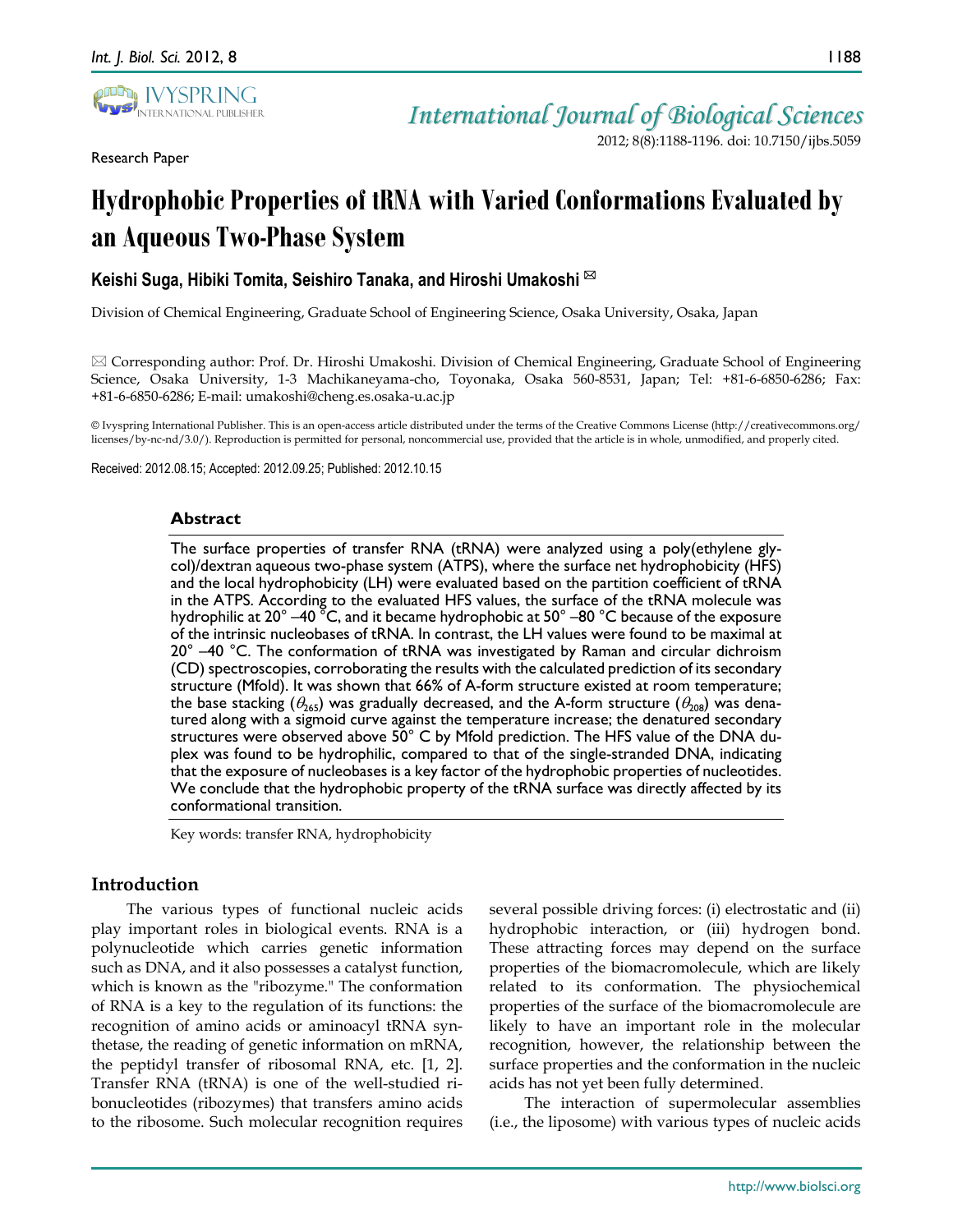has been reported [3-5]. In order to understand the interaction mechanism between the assemblies and the nucleic acids, analyses of the surface properties of nucleic acids are necessary. However, there are few reports on the methodology for evaluating the surface properties of nucleic acids [6]. Some chromatographic techniques — such as ion exchange chromatography (IEX), high-performance liquid chromatography (HIG-HPLC), and reverse-phase chromatography (RV-HPLC) — could be useful for the evaluation of biomolecules. However, there are some limitations in analyzing the biomacromolecules that could induce their conformational change, due mainly to the solid-based stationary phase in a column. In contrast, an aqueous two-phase system (ATPS) is a biocompatible system that can be applied to the partitioning of various biomacromolecules and biomaterials, such as amino acids, (poly)peptides, proteins (enzymes), and cells. The ATPS has been used in a systematic approach to evaluating the surface properties of biomacromolecules [7-10]. The system's biocompatibility, ease of operation, and designability allow the above-mentioned characteristics to be evaluated in the designed ATPS simply by measuring the partition coefficient of standard biomolecules, of which the characteristics are well known. Among the various types of ATPS available, the poly(ethylene glycol) (PEG)/dextran (Dex) ATPS has been used to analyze the surface hydrophobicity of biomolecules, because the partition of biomolecules in the PEG/Dex ATPS depends on their hydrophobicities in the *pI* and low ionic strength condition [11]. In addition, the PEG/Dex ATPS has a "mild" interface and can be used under metal ion-free conditions, and thus the PEG/Dex ATPS provides a desirable partition method for evaluations of the surface properties of nucleic acids.

In the present study, the surface properties of various nucleic acids including DNA or RNA were successfully evaluated by using the PEG/Dex ATPS, focusing on the surface "hydrophobicity." The surface net hydrophobicity (HFS) and the local hydrophobicity (LH) were quantitatively characterized using the designed PEG/Dex ATPS. The dynamics of the transfer RNA (tRNA) conformation were analyzed under heat stress conditions, by using Raman and circular dichroism (CD) spectroscopy together with Mfold prediction. The relationship between the hydrophobic properties and the tRNA conformation was discussed by comparing its conformation with the hydrophobic properties of nucleotide monophosphate (NMP), single-stranded DNA (ssDNA), and double-stranded DNA (duplex).

#### **2. Materials and Methods**

#### **2.1. Materials**

Transfer RNA (tRNA) originating from *E. coli* tRNA and nucleotide monophosphate (NMP; AMP, UMP, CMP, and GMP) were purchased from Sigma-Aldrich (St. Louis, MO, USA). Custom-synthesized poly-(dA) and poly-(dT) were purchased from Life Technologies Japan Ltd. (Tokyo, Japan). Poly(ethylene glycol) (PEG 1540, 4000, and 6000; Mw 1.5 kDa, 3 kDa and 7 kDa, respectively), dextran (Dex 90-210k; Mw 90-210 kDa), and other chemicals were purchased from Wako Pure Chemical Industries, Ltd. (Osaka, Japan) and were used without further purification. Chemical structure of materials is shown in the supplementary information (Supplementary Material: Fig. S1).

#### **2.2. Preparation of aqueous two-phase system:**

ATPS with a variety of hydrophobicities was prepared according to previous reports [8, 9]. The basic composition of the systems (the total weight is 1.4 g) for the partitioning of biomolecules was 9-13 wt% PEG 1540, 4000, 6000 and 7-9 wt% Dex 90-210k. The ATPSs were prepared by mixing the stock solutions of 30 wt% PEG and 30 wt% Dex with the tRNA solution. After overnight-incubation of the tRNA solution at 30-80  $\circ$ C, the upper PEG-rich phase and the bottom Dex-rich phase of the ATPS were carefully separated at room temperature. The concentration of tRNA was quantitatively analyzed by the fluorescence intensity of a RNA-specific probe SYBR Green II [12].The amount of NMPs or DNAs was analyzed by UV absorbance at 258 nm. The partition coefficient, *K*, was defined as follows:

$$
K=C_{\rm PEG}/\,C_{\rm Dev}
$$

where *C*<sub>PEG</sub> and *C*<sub>Dex</sub> are the concentration of nucleic acids in PEG phase and Dex phase, respectively.

#### **2.3. Definition of the hydrophobicity of ATPS**

The surface properties of various kinds of biomolecules have previously been evaluated in our previous works [8-10]. The partition coefficient of molecules in ATPS is defined as follows:

$$
\ln K = K_{\text{electrostatic}} + K_{\text{hydrophobic}} + K_{\text{salt}} + K_{\text{ligand}} + \dots
$$

where *K*elctrostatic, *K*hydrophobic, *K*salt, *K*ligand represent the contribution by electrostatic, hydrophobic, salt, and ligand effect, respectively. Under the *pI* and low ionic strength condition, the values of *K*hydrophobic and *K*salt can be ignored [11], thus the partition of biomolecules is simply dependent on the hydrophobicity:

ln *K* = *K*hydrophobic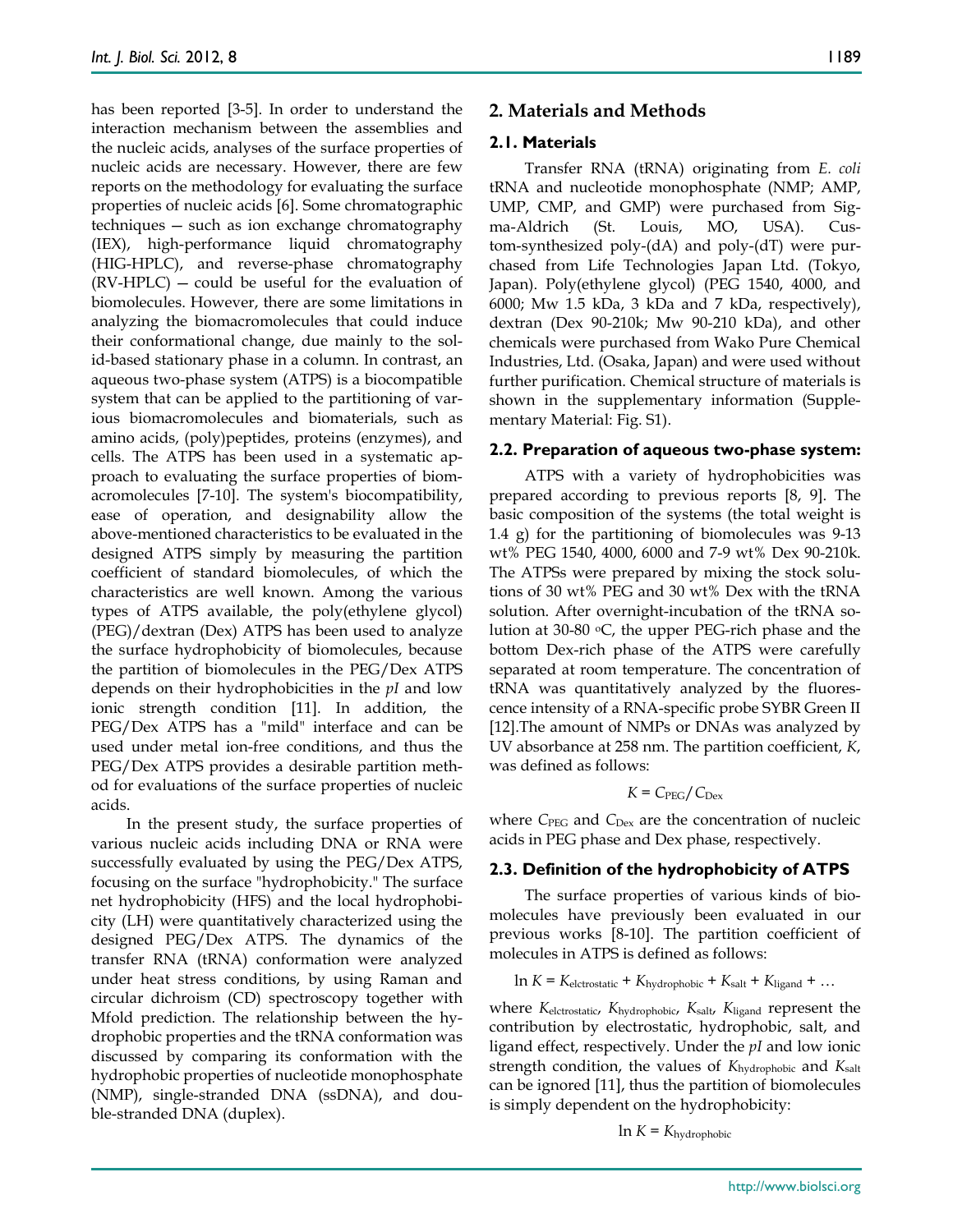The hydrophobicity of ATPS was determined based on the partitioning behaviors of amino acids. The relationship of the partition coefficient of amino acids and their hydrophobicity has already been analyzed in the previous reports [7, 8, 13]. The hydrophobicity differences between two phases in ATPS can herewith be defined as hydrophobicity factor, HF:

$$
\ln K = HF \times (RH + B)
$$

where *RH* is the relative hydrophobicity determined based on the Nozaki-Tanford value [13] and *B* is the normalization constant defined as the ratio of the partition coefficient and the hydrophobicity of glycine, ln *K*Gly/∆GGly (Supplementary Material: Fig. S2(A)). The *HF* values of various kinds of ATPS, determined based on partitioning behaviors of amino acids, are shown in Supplementary Material: Figure S2(B) and Table 1.

**Table 1** Composition of ATPS and the hydrophobicity factor (HF)

| PEG(w/w %)     | Dex $(w/w \%)$ | $HF[mol/k]$ * |
|----------------|----------------|---------------|
| PEG1540 (10.8) | Dex90-210k (7) | 0.0032        |
| PEG4000 (10.8) | Dex90-210k (9) | 0.0070        |
| PEG1540 (13)   | Dex90-210k (9) | 0.0093        |
| PEG4000 (9)    | Dex60-90k (9)  | 0.0098        |
| PEG4000 (9)    | Dex90-210k (9) | 0.0126        |
| PEG6000 (9)    | Dex60-90k (9)  | 0.0195        |
| PEG6000 (9)    | Dex90-210k (9) | 0.0201        |
|                |                |               |

\* reported previously [7, 8]

# **2.4. Evaluation of the surface net hydrophobicity (HFS) and the local hydrophobicity (LH)**

The hydrophobicity of nucleic acids was determined by studying the partition behaviors in ATPS. It has been previously reported that a liner relationship can be obtained between *HF* and ln *K*, where the surface net hydrophobicity (HFS) of biomolecules can be defined as follows [7, 8]:

#### $ln K = HFS \times HF$

The local hydrophobicity (LH) was further determined by investigating the partitioning behaviors in ATPSs with and without a hydrophobic ligand-modified PEG, Triton X-405, and can be defined as follows:

$$
LH = \Delta \ln K = \ln K_{(+)Triton} - \ln K_{(-)Triton}
$$

where  $\ln K$ <sub>(+)Triton</sub> and  $\ln K$ <sub>(-)Triton</sub> are the partition coefficients in the presence and absence of 1 mM Triton X-405 in PEG6000/Dex ATPS, respectively. The total concentration of tRNA in ATPS was 1.4 µM. All measurements were performed at least 3 times and the data was integrated. No aggregates or precipitation were observed in ATPS, in the presence of tRNA or DNA (data not shown).

#### **2.5. CD spectroscopy analysis**

The conformation of RNA was analyzed by using a JASCO J-820 SFU spectropolarimeter (JASCO, Tokyo) [3]. The CD spectrum from 300 to 200nm was measured with a quartz cell (0.1 cm path length) at a scan speed of 50 nm min-1 and a width of 2 nm. Five scans excluding buffer background signals were accumulated, and the obtained data was calculated as molar ellipticity. The sample was prepared with 2.2 mM of tRNA with 10mM Tris–HCl at pH7.8.

#### **2.6. Raman spectroscopy analysis**

The Raman spectra of tRNA were measured by using confocal Raman microscopy LabRAM HR-800 (HORIBA, Ltd., Kyoto, Japan), at a wavelength of 533 nm, laser power at the sample of 100 mW and total data accumulation time of 90 sec. For each sample, the background signal of the solution was removed, and then the baseline was corrected. The corrected Raman spectra were normalized according to the previous report  $[14]$ , whereas the peak at 1098 cm<sup>-1</sup> is invariant of the base composition. The final concentration of tRNA was 1 mM.

# **2.7. Prediction of secondary structure of nucleic acids**

The prediction of the secondary structure of the nucleic acid was attempted based on the thermodynamic algorithm to minimize the free energy of the nucleotide sequences algorithm (Mfold web server) [15]. The nucleotide sequences used in this study are shown in Table 2: tRNA<sup>Phe</sup>, tRNA<sup>Gly</sup> [16], tRNA<sup>Leu</sup> [17],  $poly-(dA)$ , and  $poly-(dT)$ .

#### **2.8. Statistical analysis**

The results are expressed as mean ± standard derivation (SD). All experiments were performed at least in triplicate. The data distribution was analyzed, and statistical differences were evaluated using the Student's t-test. A *P*-value of <0.05%was considered significant.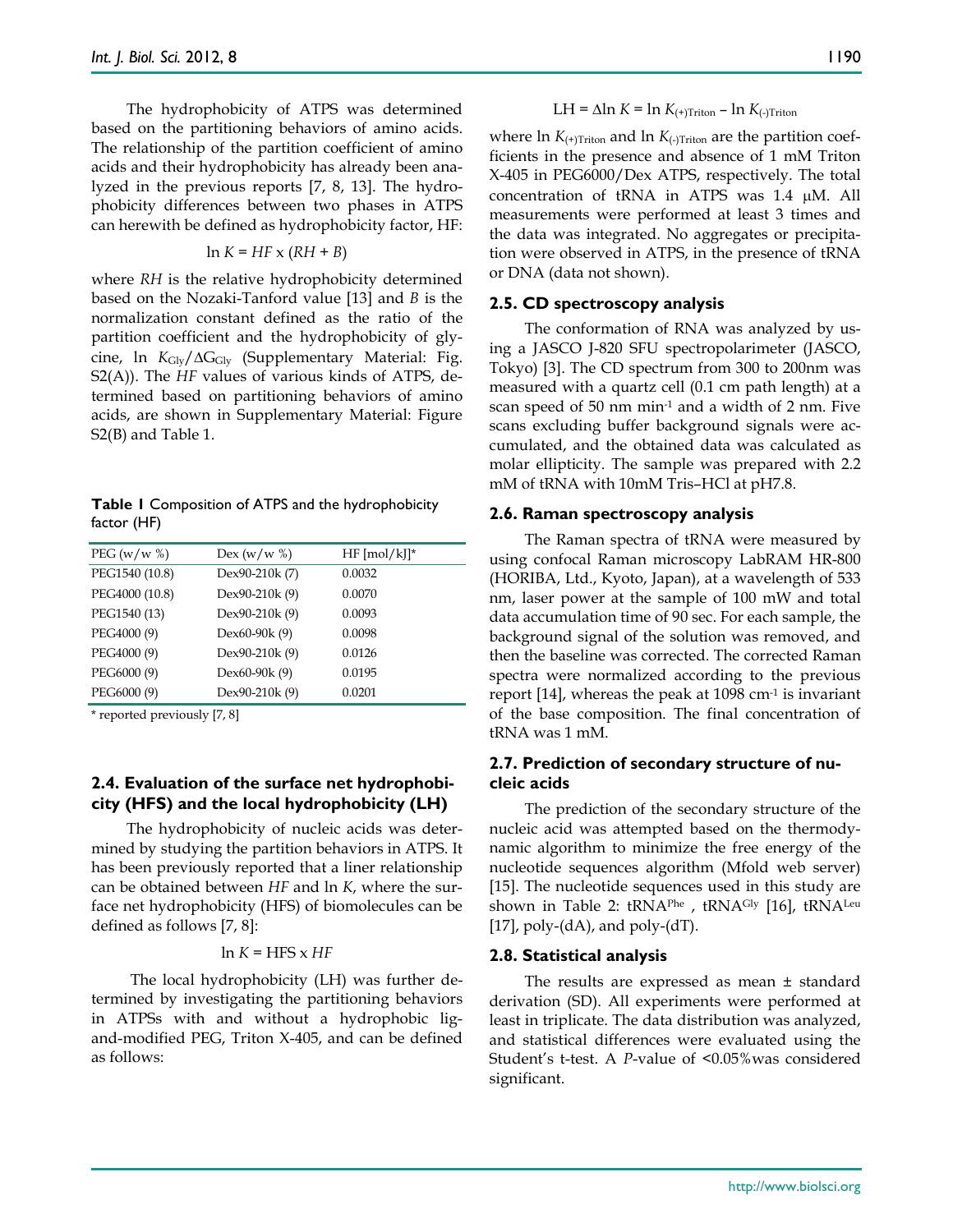| Table 2 Library of nucleic acids and their HFS values |  |
|-------------------------------------------------------|--|
|-------------------------------------------------------|--|

| Nucleic acids HFS        | $[k]/mol$ <sup>**</sup>            | Sequence                                                                                          |
|--------------------------|------------------------------------|---------------------------------------------------------------------------------------------------|
| AMP                      | $-23.4$                            | Adenosine monophosphate                                                                           |
| <b>CMA</b>               | $-20.3$                            | Cytidine monophosphate                                                                            |
| <b>GMP</b>               | $-34.2$                            | Guanosine monophosphate                                                                           |
| <b>UMP</b>               | $-20.5$                            | Uridine monophosphate                                                                             |
| $poly-dA)$               | $-140.7$                           | AAAAAAAAAA-3                                                                                      |
| $poly-dT)$               | $-131.2$                           |                                                                                                   |
| duplex*<br>$(poly-(dA))$ | $-168.8$                           | AAAAAAAAAA-3'and                                                                                  |
| and<br>$poly-dT)$        |                                    | 'CCCTATAGTGAGTCGTATTATTTC-3'                                                                      |
| tRNA Phe 14              | $-191.7***$<br>(at $30 °C$ )       | 5'-GCGGAUUUAGCUCAGUUGGGAGAGCGCCAGACUGAAGAUCUGGAGGUCCUGUGUUCGAUCCACA<br>GAAUUCGCACCA-3'            |
| tRNA Leu 15              | $-100.5***$<br>(at 50 $\circ$ C)   | 5'-GCGAAGGUGGCGGAADDGGDAGACGCGCUAGCUUCAGGYGYUAGUGUCCUUACGGACGUGGGGG<br>TYCAAGUCCCCCCCCUCGCACCA-3' |
| tRNA Gly 14              | $-66.6***$<br>(at 70 $\rm ^{o}C$ ) | 5'-GCGGGAGUAGCUCAGUCGGUAGAGCACGACCUUGCCAAGGUCGGGGUCGCGGGGUUCAAGUCCC<br>GUCUCCCGCUCCA-3'           |

\* duplex: poly-(dA) and poly-(dT) were annealed in 70  $\rm{^{\circ}C}$  for 5 min, then theduplex was cooled gradiently.

\*\* The HFS values were measured at 30 °C.

\*\*\* tRNA used in this study was a mixture of 15 kinds of tRNA including tRNAPhe, tRNALeu, and tRNAGly.

# **3. Results and Discussion**

Single-stranded RNA is known to possess a flexible structure [4] that can form various intramolecular base pairs such as the Watson-Crick type, etc. The secondary structure of tRNA (known as a "cloverleaf") is common to almost all tRNAs, independent of type, sequences, or host cells. In the present study, the surface properties of tRNA from *E. coli* were investigated by using the PEG/Dex ATPS method under metal ion-free conditions, and the conformational changes of tRNA were also investigated.

# **3.1. Analysis of the surface net hydrophobicity (HFS) of the tRNA**

The values of both HFS and LH have been defined as indicators of the surface hydrophobicity of biomolecules with the use of the PEG/Dex ATPS method [7]. Figure 1 shows a typical example of the dependence of the tRNA partition coefficient, *K,* on the hydrophobicity (HF) of the ATPS. Herein, the HF value can be defined based on the Nozaki-Tanford value of amino acid hydrophobicity and can be regarded as the difference in 'hydrophobicity' between the PEG and Dex phases. As shown in Figure 1, a linear relationship can be obtained between *HF* and ln *K*, clearly showing that the surface hydrophobicity of tRNA can be evaluated by using an ATPS, in the same way as the hydrophobicity of proteins or enzymes [8, 9, 18, 19]. The slope of the lines in Figure 1 can herewith be defined as the surface net hydrophobicity (HFS), where the HFS values vary with the temperature.



**Figure 1** Partition behaviors of tRNA in PEG/Dex ATPS. The HF values of ATPSs are summarized in Table 1. Temperature: 20 °C (closed circle: black line), 30 °C (open diamond: 2-dot-dash line), and  $60$   $\degree$ C [open triangle: dot line]. The total concentration of tRNA in ATPS was 1.4 µM. ATPS: (i) PEG1540(10.8 w/w%)/Dex90-210k(7 w/w%), (ii) PEG1540(10.8 w/w%)/Dex90- 210k(9 w/w%), (iii) PEG1540 (9 w/w%)/Dex90-210k( 9 w/w%), (iv) PEG4000(9 w/w%)/Dex90-210k(9 w/w%), (v) PEG6000(9 w/w%)/Dex90-210k(9 w/w%).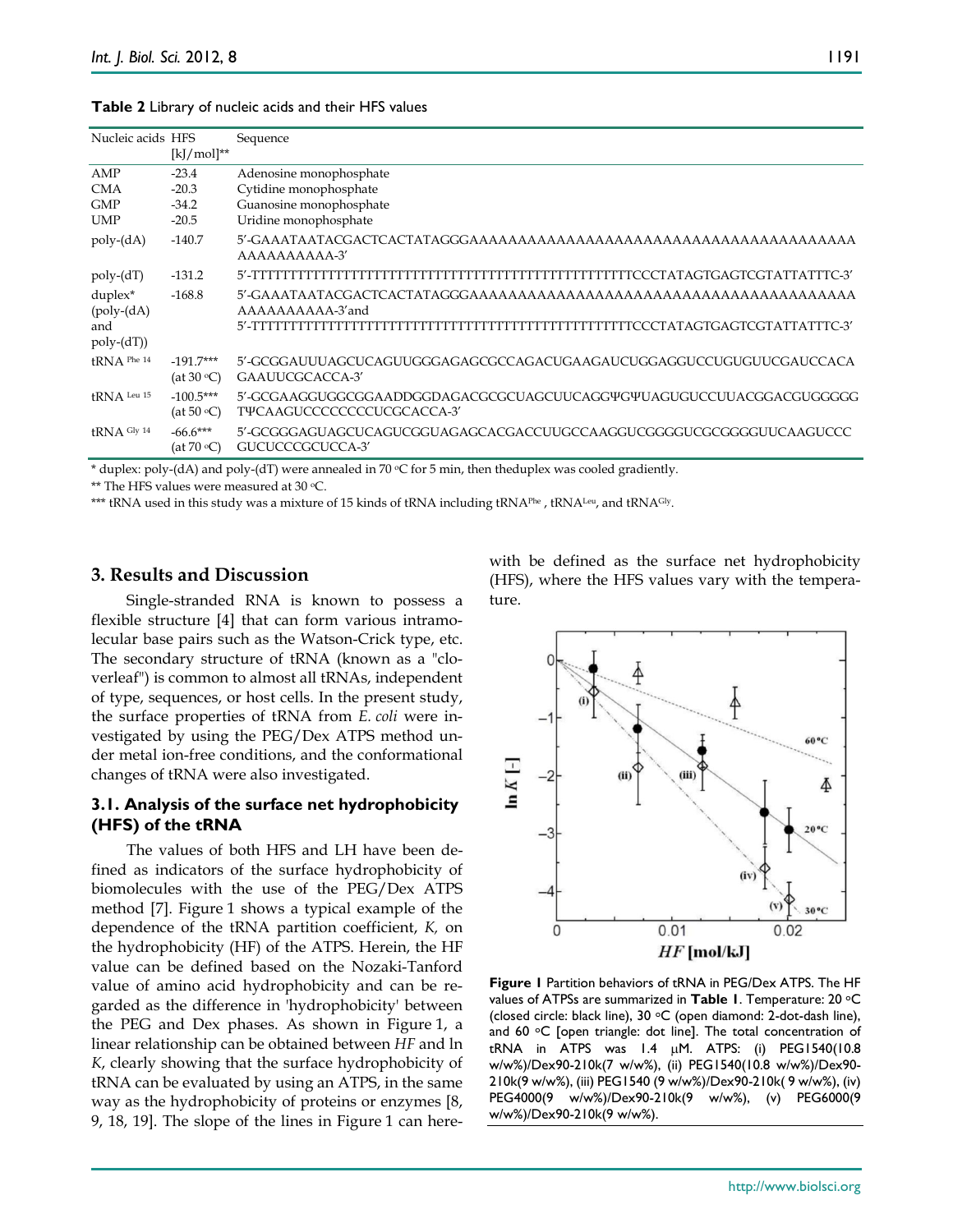Figure 2a shows the dependence on temperature of the HFS values of the tRNA. The surface of the tRNA molecule was hydrophilic at physiological temperatures (20°–40°C), whereas at 60°–80°C it became hydrophobic. The melting temperature  $(T<sub>m</sub>)$  was reported as 52°C in metal ion-free conditions [4]. tRNA is denatured at higher temperatures [3, 4], suggesting that its surface hydrophobicity can be affected by its conformation. One possible mechanism of the increase in surface hydrophobicity is exposure of hydrophobic nucleobases: the phosphate backbone structure of nucleic acid is known to be hydrophilic, whereas the moiety of nucleobase is rather hydrophobic [20]. It has been reported that tRNA and DNA interact with PEG and PAMAM-G4 dendrimers, resulting in the conformational change of nucleic acids [21–25]. Although no aggregates were observed in the present study, the surface hydrophobicities (HFS and LH) of tRNA and DNA play an important role in the interaction between PEG, dendrimers, and liposomes [3, 4].

In general, the surface of DNA is shielded by phosphate backbones, where hydrophobic nucleobases form complementary base pairs and are then packed inside the DNA molecule in order to exclude the intrinsic water molecules [6]. The HFS values of NMPs (AMP, GMP, CMP, and UMP) that were determined by the ATPS method are also shown in Table 2. The values of the NMPs were approx. −20 kJ/mol, which is much more hydrophobic than in the case of tRNA (−192 kJ/mol). The difference in the free energies (∆G) of nucleic acid bases of guanine and adenine has been reported as −16.2 kJ/mol in the transfer from water to cyclohexane [20]. Our use of the PEG/Dex ATPS revealed that the difference in the HFS values of AMP and GMP was −10.6 kJ/mol. This result implies that there is a correlation between the surface free energy and the surface net hydrophobicity. The HFS value should be discussed in future studies as an indicator of the surface hydrophobicity.

# **3.2. Analysis of the local hydrophobicity (LH) of the tRNA**

The local hydrophobicity (LH) of the tRNA was also analyzed at various temperatures (Fig. 2b). Triton X-405 is known to be partitioned in the PEG-rich phase of ATPSs, due to the poly(ethylene glycol) moiety in its structure. Since hydrophobic pockets exposed on the tRNA surface can be bound with the t-octylphenyl group of Triton X-405 through hydrophobic interaction, the partition coefficient of tRNA is thus increased in the PEG/Dex ATPS by adding Triton-X 405 to the system. The LH value indicates the intensity of the hydrophobicity of the pockets on the

local domain of the molecule surface, and their number [9, 18, 19]. The LH value of tRNA was maximal within the temperature range of 20°–40°C, indicating that the tRNA has a larger number of clustered hydrophobicity pockets than at 50°–80°C. According to previous reports [9, 18, 19], a protein (or enzyme) in a partly denatured state known as the "molten-globule" state shows a higher LH value, and it has high affinity with molecular assemblies such as the molecular chaperone (e.g., GroES) or liposome; both types of assemblies have the ability to assist the conformational change of the protein [25, 26]. It is possible that tRNA with a higher LH value can easily interact with other biomolecules or liposomes [3].

## **3.3. Structural analysis of tRNA by using Raman spectroscopy**

tRNA shows a stereotypic A-form conformation [27, 28]. The above results regarding the surface hydrophobicities indicate that the tRNA has a stable structure in water solution in the temperature range of 20°–40°C, but it becomes unstable at 50°–80°C. The conformation of tRNA was investigated at various temperatures (Fig. 3). The Raman spectra of tRNA at 30°C and 60°C are shown in Figure 3a, where the peak at 810 cm−<sup>1</sup> was assigned as the diester OPO stretching vibration (A-form marker), and the peak at  $1098 \text{ cm}^{-1}$  was assigned as the PO<sub>2</sub><sup>-</sup> symmetric stretching vibration (inner reference, invariant to the base composition) [29, 30]. In the aqueous solution of RNA polynucleotides, the peak value of the intensity ratio (*R*:  $R = I_{810}/I_{1098}$ ) has been reported to vary from 0 to 1.64, depending on the percentage of nucleotide residue existing inside the segments of ordered structure of the A-form [31-33]. The *R* values obtained in the present study were 1.08 for 30°C and 0.87 for 60°C, showing that 66 % and 53 % of the A-form structure of the tRNA were maintained in these conditions. In addition, neither the B-form marker (peak at 835 cm−1) nor the Z-form marker (peak at 745 cm−1) were observed at 60°C, indicating that the tRNA was denatured without any conformational transition to B- or Z-form. It was therefore demonstrated that the structure of tRNA can be denatured depending on the surrounding temperature.

# **3.4. Evaluation of the conformational change of tRNA by CD spectroscopy and Mfold prediction**

Circular dichroism (CD) spectroscopy is also a powerful method for analyzing the conformation of biomolecules [34]. Some specific peaks were observed in the CD spectrum of tRNA, showing a positive peak at 265 nm ( $\theta_{265}$ : base stacking) and a negative peak at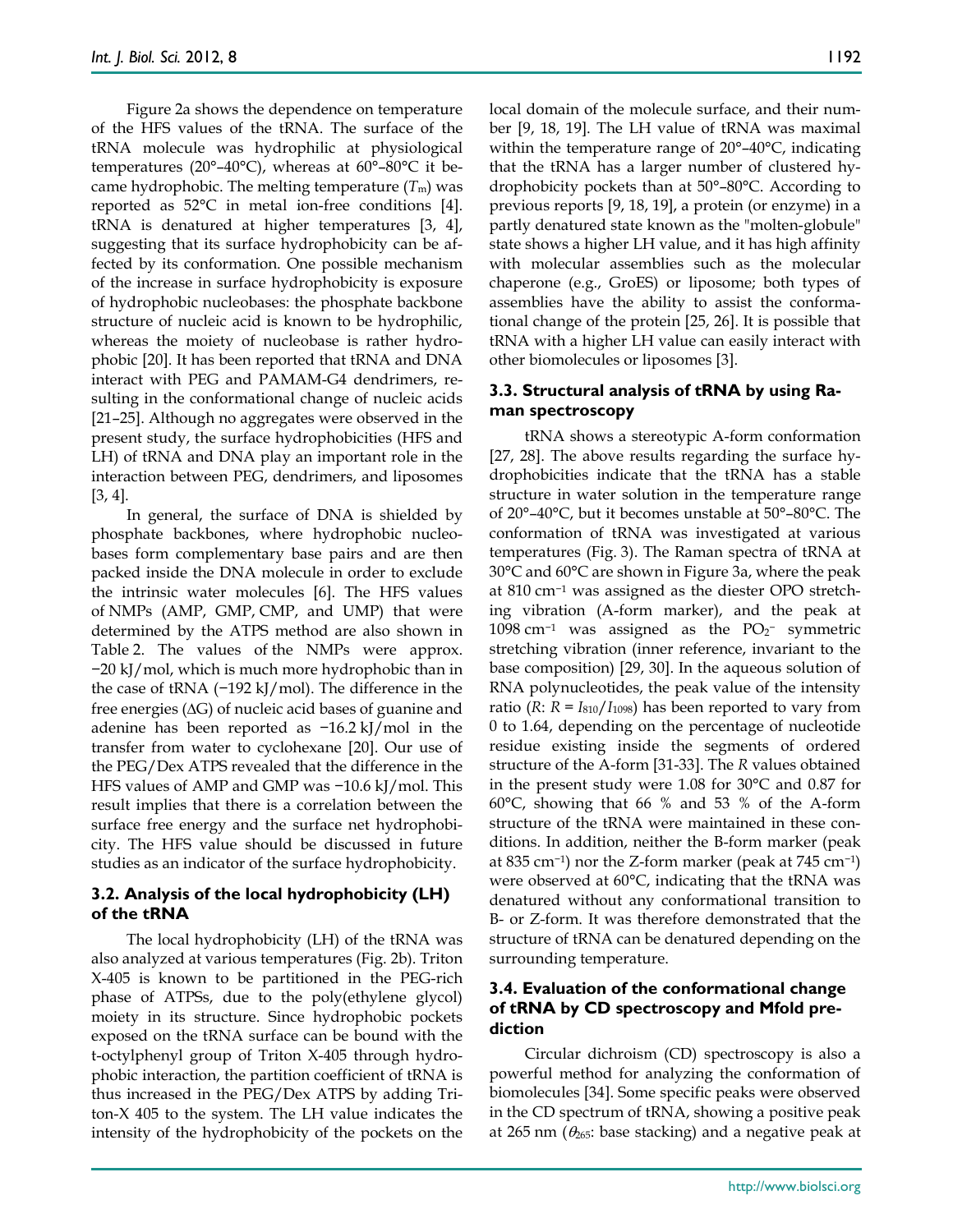208 nm ( $\theta_{208}$ : A-form double helix) [4]. The denaturation of tRNA was monitored by CD spectra as shown in Figure 3b. The degree of the base stacking  $(\theta_{265})$ gradually decreased, whereas that of the A-form helix structure  $(\theta_{208})$  decreased in a sigmoidal manner. Since no peak shifts were observed at 208 nm, the denatured conformation of tRNA is considered a "single strand-rich" structure.

We herein assumed a two-state transition between the intact state (under 40°C) and the denatured state (over 50°C). The secondary structure of tRNAPhe was calculated by using a thermodynamic simulation approach, Mfold [15] (Fig. 3c). A stereotypic cloverleaf was observed at 20°–50°C, and the 'denatured' structure was observed at 50°–80°C. With the temperature increase, the amount of tRNA moieties that did not form base pairs also increased. The same results were obtained in the cases of tRNALeu and tRNAGly (data not shown). It is therefore suggested that the increase of HFS values can be caused by the denaturation of the A-form structure with an increase of exposed nucleobases, since the nucleobase part is more hydrophobic.

In fact, a similar process can be observed in the temperature dependence of the surface hydrophobicities (Fig. 2a) and conformational changes (Fig. 3a). It is considered that the surface properties of tRNA are able to reflect the tertial information of the tRNA conformation. Therefore, the HFS values are not only a parameter of the surface hydrophobicity but also an indicator of the tRNA conformation.

# **3.5. Relationship between DNA morphology and the surface net hydrophobicity (HFS)**

A possible reason for the increase in the HFS value under heating conditions is that the nucleobases are exposed. The HFS values of nucleic acids are summarized in Figure 4, where the HFS values of protein and enzyme [8, 9] are shown together. The nucleic acids were found to be hydrophilic, and the nucleobases were more hydrophobic.

To estimate the relationship between the hydrophobicity and the nucleic acid conformation, the HFS values of ssDNA [poly-(dA), poly-(dT)] and double-stranded DNA [duplex of poly-(dA) and poly-(dT)] were also determined: the HFS values of poly-(dA), poly-(dT), and duplex were −141 kJ/mol, −131 kJ/mol, and −168.8 kJ/mol, respectively (Table 2). The duplex of poly- $(dA)$  and poly- $(dT)$  was found to be more hydrophilic than the ssDNA because the hydrophobic nucleobases wrapped by phosphate backbones were isolated from the surrounding water molecules [6]. It was thus demonstrated that the morphology of DNA also affected the surface hydrophobic properties.

The difference in HFS values between the duplex and ssDNA was approx. −30 kJ/mol, and was the same as the HFS values of the NMPs (i.e.,  $HFS_{\text{duplex}} \approx HFS_{\text{ssDNA}} + HFS_{\text{NMP}}$ . Therefore, we conclude that the exposed nucleobases in the nucleic acids resulted in an increase in the HFS value. The function of nucleic acids is regulated by their conformation [1-3, 5, 35]. The possible driving forces that achieve molecular recognition or interaction with biomolecules are hydrophobic interaction, electrostatic interaction, and hydrogen bond interaction. The present results indicate that the hydrophobic properties of nucleic acids were markedly affected by their conformational transition. The conformational transition of biomolecules is expected to play an important role in molecular recognition.



**Figure 2** Temperature dependence of the HFS values (a) and the LH values (b) of tRNA. The total concentration of tRNA in ATPS was  $1.4 \mu M$ .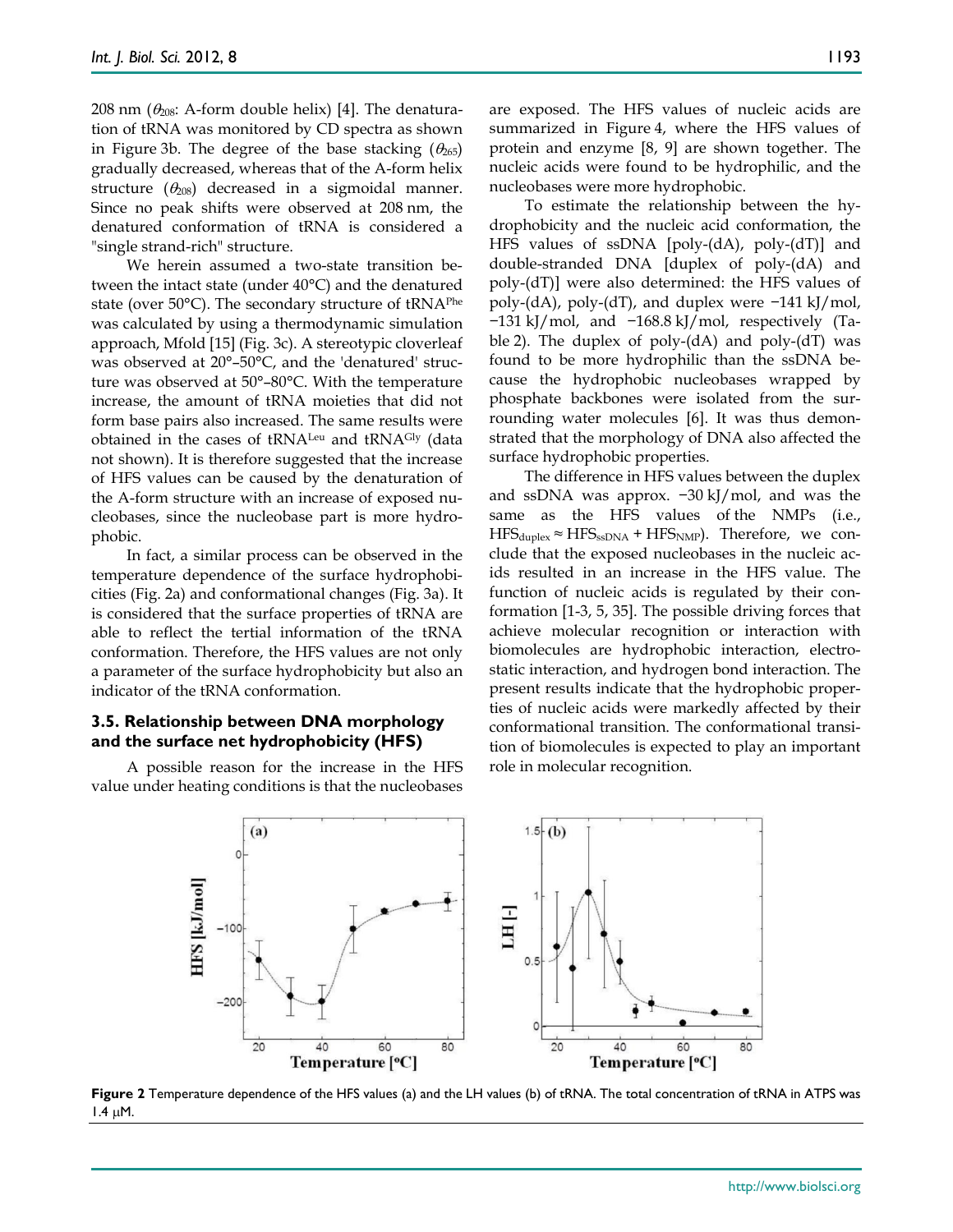

Figure 3 Conformational analysis of tRNA. (a) Raman spectrum of tRNA with different temperatures: black line for 30 °C, and dot line for 60 °C. Peaks at 810 cm<sup>-1</sup> and 1098 cm<sup>-1</sup> show diester OPO stretching vib. (A-form marker) and PO<sub>2</sub> symmetric stretching vib. (inner reference), respectively. The concentration of tRNA was 1 mM. (b) Peak intensities of CD spectra at  $\theta_{265}$  (closed up-triangle) and  $\theta_{208}$ (closed down-triangle). The concentration of tRNA was 2.2 µM. (c) Predicted secondary structure of tRNAPhe using Mfold web server [15].



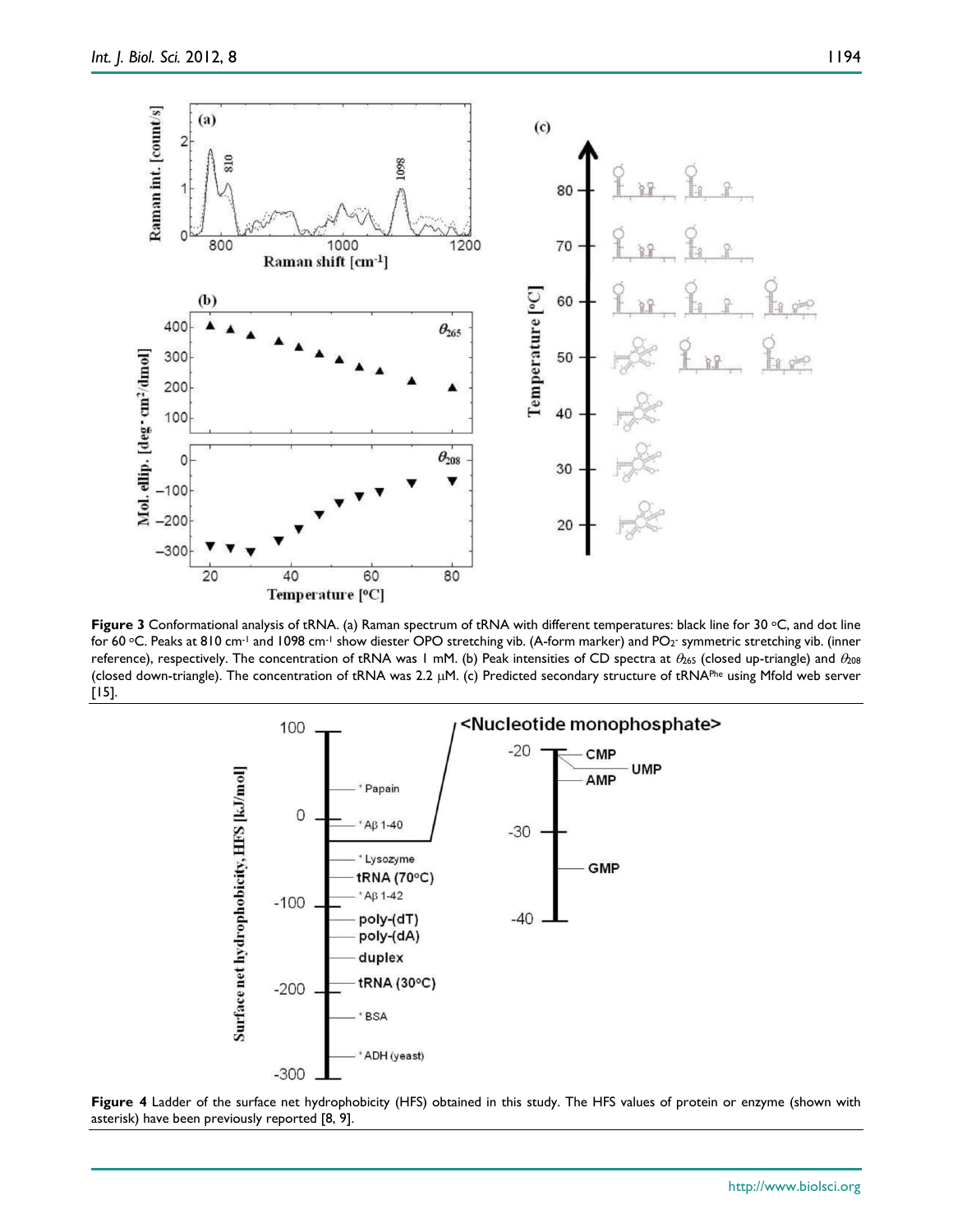#### **4. Conclusion**

We successfully characterized the surface net hydrophobicity (HFS) and the local hydrophobicity (LH) of tRNA by using the PEG/Dex ATPS method. The HFS value and the LH value were found to vary depending on the conformational change of tRNA in high-temperature conditions, clearly demonstrating that the hydrophobic properties of polynucleotides are deeply related to their conformation (i.e., HFS and the exposure of nucleobases, LH and A-form structure). HFS and LH are the possible driving forces in molecular recognition or interaction with biomolecules and lipid membranes [3, 4]. Since the morphological changes of polynucleotides in biological systems play an important role [5, 35], the evaluation of hydrophobicity by using the ATPS method can offer a better understanding of the nature of nucleic acids.

Although nucleic acids are sensitive to the surrounding solution (pH, ionic strength, temperature, the presence of metal cations), the PEG/Dex ATPS, which has a "mild" hydrophobic interface, can be used to analyze their surface hydrophobicity in the "intact" condition. The obtained information (HFS and LH) can be used to investigate the conformation and interaction mechanism of nucleic acids with protein, enzyme, cell membrane and other supermacromolecules.

#### **Supplementary Material**

Fig.S1 - Chemical structure of materials. Fig.S2 - (a) Relationship between the partition coefficients of amino acids and their hydrophobicity; (b) Hydrophobicity factor of ATPS. http://www.biolsci.org/v08p1188s1.pdf

#### **Acknowledgements**

The fundamental concept of this study was supported by the Research Group of "Membrane Stress Biotechnology" and the Sigma Multidisciplinary Research Laboratory Group (Graduate School of Engineering Science, Osaka University) "Membranomics". We thank Ms. Tomoko Numata (HORIBA, Ltd.) for her technical support as far as the Raman spectroscopy measurement is concerned. This work was supported by the Funding Program for Next Generation World-Leading Researchers of the Council for Science and Technology Policy (CSTP) (GR066), and a grant from the Global COE program "Bio-Environmental Chemistry" of the Japan Society for the Promotion of Science (JSPS). One of the authors (K.S.) also expresses his gratitude for the JSPS and GCOE scholarships.

#### **Competing Interests**

The authors have declared that no competing interest exists.

#### **References**

- 1. Marsden S, Nardelli M, Linder P, McCarthy JEG. Unwinding Single RNA Molecules Using Helicases Involved in Eukaryotic Translation Initiation. J. Mol. Biol. 2006; 361: 327-335
- 2. Korostelev A, Trakhanov S, Laurberg M, Noller HF. Crystal Structure of a 70S Ribosome-tRNA Complex Reveals Functional Interactions and Rearrangements. Cell 2006; 126: 1065-1077
- 3. Suga K, Tanabe T, Tomita H, Shimanouchi T, Umakoshi H. Conformational change of single-stranded RNAs induced by liposome binding. Nucl. Acids Res. 2011; 39: 8891-8900
- 4. Suga K, Umakoshi H, Tomita H, Tanabe T, Shimanouchi T, Kuboi R. Liposomes destabilize tRNA during heat stress. Biotechnol. J. 2010; 5: 526-529
- 5. Tsuji A, Yoshikawa K. ON-OFF switching of transcriptional activity of large DNA through a conformational transition in cooperation with phospholipid membrane. JACS 2010; 132: 12464-12471
- 6. Sasaki M, Nakasato I, Sugiura H, Fujita H, Sakata T. Estimation of an index of hydrophobicity of DNA interior using 5-methoxypsoralen as a fluorescent probe. Photochem. Photobiol. 1987; 46: 551-555
- 7. Kuboi R, Yano K, Komasawa I. Evaluation of Surface Properties and Partitioning of Proteins in Aqueous Two-Phase Extraction Systems. Solv. Extr. Res. Dev. Japan 1994; 1: 42-52
- 8. Kuboi R, Umakoshi H. Analysis and separation of amyloid β-peptides using aqueous two-phase systems under stress conditions - From aqueous two-phase system to liposome membrane system. Solv. Extr. Res. Dev. Japan 2006; 13: 9-21
- 9. Umakoshi H, Yoshimoto N, Yoshimoto M, Shimanouchi T, Kuboi R. Characterization of surface properties of microbial transglutaminase using aqueous two-phase partitioning method. Solv. Extr. Res. Dev. Japan 2008; 15: 111-115
- 10. Umakoshi H, Kuboi R, Komasawa I. Control of partitioning of bacterial cells and characterization of their surface properties in aqueous two-phase systems. J. Ferm. Bioeng. 1997; 84: 572-578
- 11. Albertsson PA. Partition of Cell Particles and Macromolecules in Polymer Two-Phase Systems. Adv. Protein Chem. 1970; 24: 309-341
- 12. Morozkin ES, Laktionov PP, Rykova EY, Vlassov VV. Fluorometric quantification of RNA and DNA in solutions containing both nucleic acids. Anal. Biochem. 2003; 322: 48-50
- 13. Nozaki Y, Tanford C. The solubility of amino acids and two glycine peptides in aqueous ethanol and dioxane solutions. J. Biol. Chem. 1971; 246: 2211-2217
- 14. Hobro AJ, Rouhi M, Blanch EW, Conn GL. Raman and Raman optical activity (ROA) analysis of RNA structural motifs in Domain I of the EMCV IRES. Nucl. Acids Res. 2007; 35: 1169-1177
- 15. Zuker M. Mfold web server for nucleic acids folding and hybridization prediction. Nucl. Acids Res. 2003; 31: 3406-3415
- 16. W.-Hardt D, Schlegl J, Erdmann VA, Hartmann RK. Gel retardation analysis of E.Coli M1 RNA - tRNA complexes. Nucl. Acids Res. 1993; 21: 3521-3527
- 17. H.-Blank U, Soll D. The nucleotide sequence of two leucine tRNA species from Escherichia Coli K12. Biochem. Biophys. Res. Comm. 1971; 43: 1192-1197
- 18. Shimanouchi T, Shimauchi N, Nishiyama K, Vu HT, Yagi H, Goto Y, Umakoshi H, Kuboi R. Characterization of amyloid Î<sup>2</sup> fibrils with an aqueous two-phase system: Implications of fibril formation. Solv. Extr. Res. Dev. Japan 2010; 17: 121-128
- 19. Umakoshi H, Nishida M, Suga K, Bui HT, Shimanouchi T, Kuboi R. Characterization of green fluorescent protein using aqueous two-phase systems. Solv. Extr. Res. Dev. Japan 2009; 16: 145-150
- 20. Shih P, Pedersen LG, Gibbs PR, Wolfenden R. Hydrophobicities of the nucleic acid bases: Distribution coefficients from water to cyclohexane. J. Mol. Biol. 1998; 280: 421-430
- 21. Froehlich E, Mandeville J.S, Arnold D, Kreplak L, Tajmir-Riahi H.A. Effect of PEG and mPEG-anthracene on tRNA aggregation and particle formation. Biomacromol. 2012; 13: 282-287
- 22. Froehlich E, Mandeville J.S, Arnold D, Kreplak L, Tajmir-Riahi HA. PEG and mPEG-anthracene induce DNA condensation and particle formation. J. Phys. Chem. B 2011; 115: 9873-9879